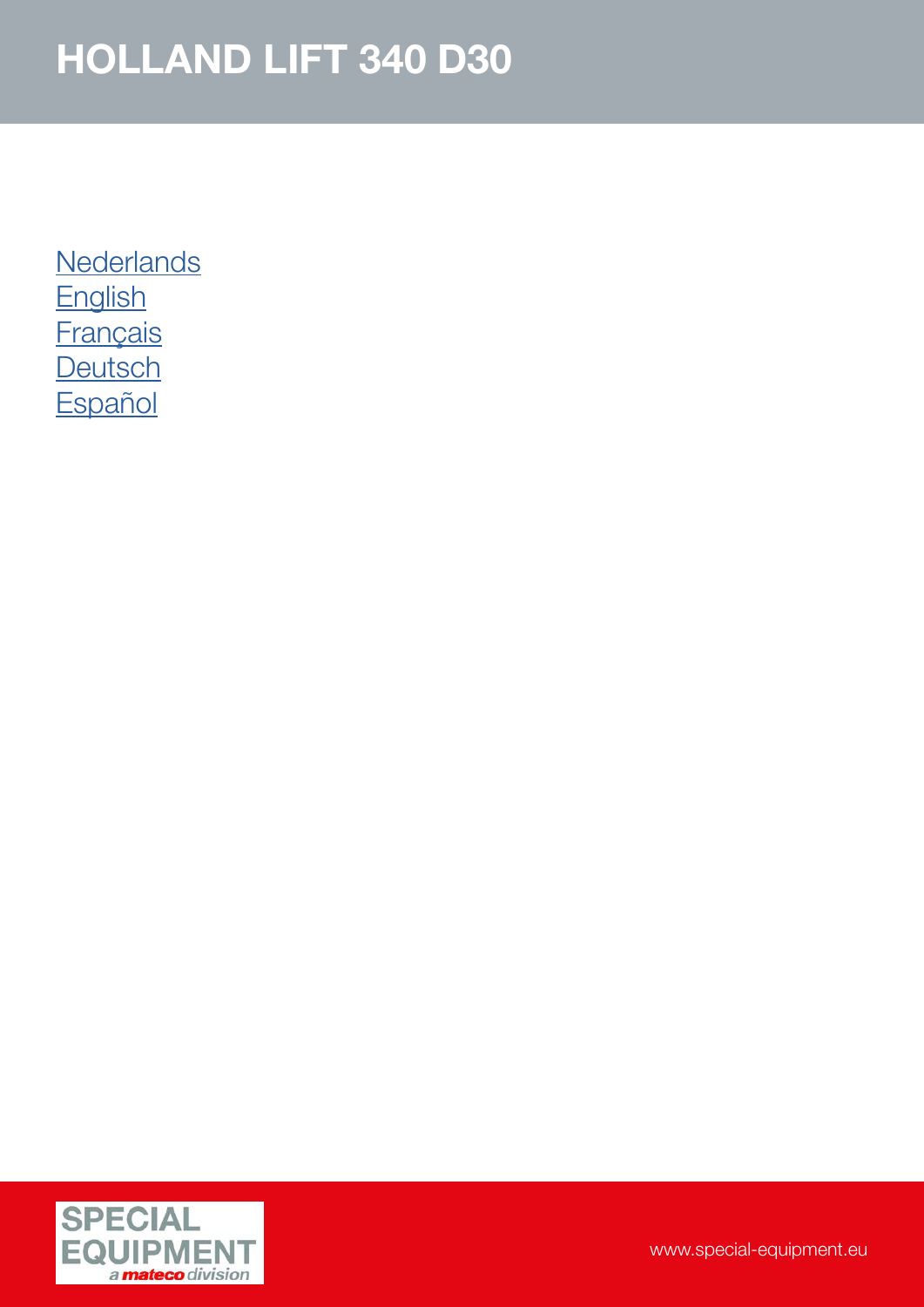<span id="page-1-0"></span>





#### Technische specificaties

| <b>Platformhoogte</b>       | $31,50 \; \text{m}$ |
|-----------------------------|---------------------|
| Werkhoogte                  | 33,50 m             |
| Max. hefvermogen            | 1000 kg             |
| Platformlengte/uitgeschoven | 6,66 m/9,66 m       |
| <b>Platformverlenging</b>   | $3,00 \, \text{m}$  |
| <b>Platformbreedte</b>      | 2,80 m              |
| Max. scheefstand            | $1/4^{\circ}$       |
| Hoogte (+leuning)           | 3,63 m              |
| Hoogte (-leuning)           | $2,87 \; m$         |
| <b>Stempels</b>             | ja                  |
| <b>Banden</b>               | ruw terrein         |
| Lengte                      | 7,02 m              |
| Breedte                     | 2,98 m              |

| Wielbasis                | 4,63 m     |
|--------------------------|------------|
| <b>Bodemvrijheid</b>     | 0.36 m     |
| Rijsnelheid ingeschoven  | $2,6$ km/h |
| Rijsnelheid uitgeschoven | $0.5$ km/h |
| Draaicirkel              | 7,70 m     |
| Aandrijving              | diesel     |
| Gewicht                  | 31570 kg   |
| <b>Gebruik buiten</b>    | ja         |
| Gebruik binnen           | nee        |
| Max. aantal pers. buiten | 4          |
| Max. hellingshoek        | 25%        |
| Rijdt op volle hoogte    | ja         |
| Generator                | nee        |

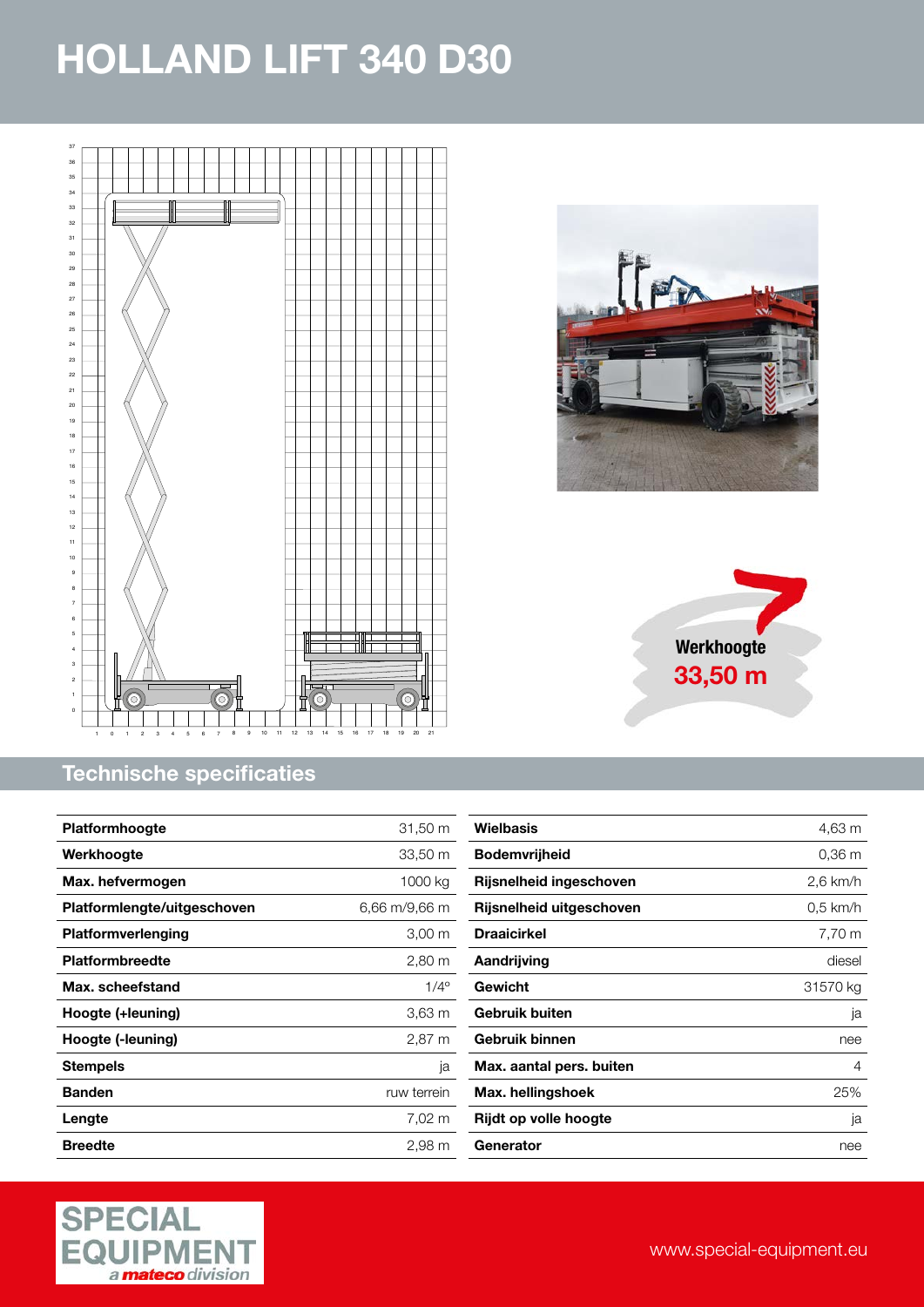<span id="page-2-0"></span>





#### Technical specifications

| <b>Platform height</b>      | 31,50 m       |
|-----------------------------|---------------|
| <b>Working height</b>       | 33,50 m       |
| Capacity                    | 1000 ka       |
| Platformlength/extended     | 6,66 m/9,66 m |
| <b>Platformextension</b>    | 3,00 m        |
| <b>Platformwidth</b>        | 2,80 m        |
| Maximum outrigger levelling | $1/4^{\circ}$ |
| Height (rails up)           | 3,63 m        |
| Height (rails lowered)      | 2,87 m        |
| Outriggers                  | yes           |
| Tires                       | all terrain   |
| Length                      | 7,02 m        |
| Width                       | 2,98 m        |

| Wheelbase                | 4,63 m            |
|--------------------------|-------------------|
| Groundclearance          | 0.36 <sub>m</sub> |
| Drive speed - stowed     | $2,6$ km/h        |
| Drive speed - raised     | $0.5$ km/h        |
| Turning radius           | 7,70 m            |
| Power                    | diesel            |
| Weight                   | 31570 kg          |
| Outdoor use              | yes               |
| Indoor use               | no                |
| Max. no. People outdoors | 4                 |
| Gradability              | 25%               |
| Drives fully raised      | yes               |
| Generator                | no                |

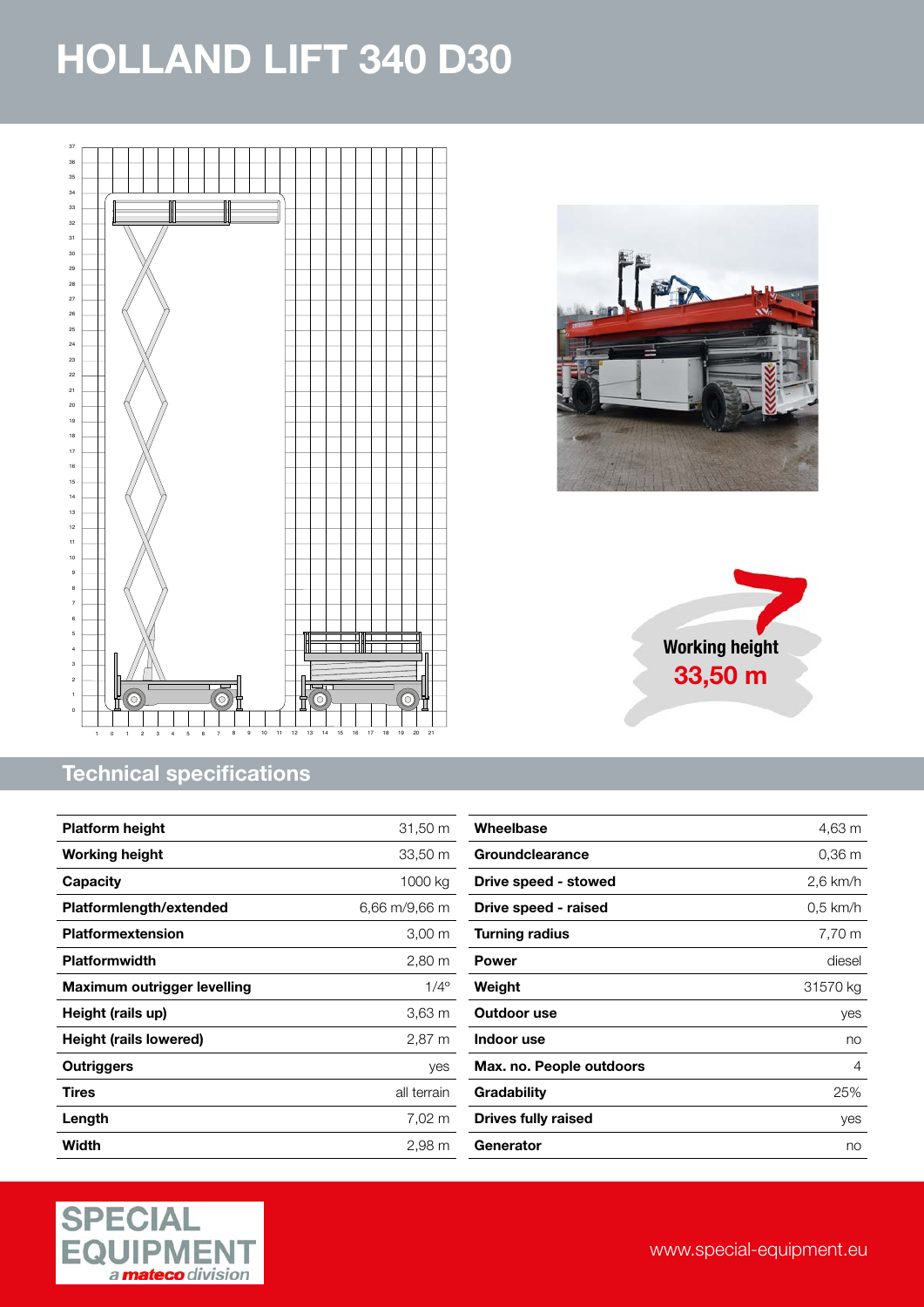<span id="page-3-0"></span>





#### Specifications techniques

| Hauteur de plate-forme                    | 31,50 m              |
|-------------------------------------------|----------------------|
| Hauteur de travail                        | 33,50 m              |
| Capacité de levage                        | 1000 kg              |
| Longueur de la plate-forme/avec extension | 6,66/9,66 m          |
| <b>Extension de la plate-forme</b>        | $3,00 \; \mathrm{m}$ |
| Largeur de la plate-forme                 | 2,80 m               |
| Aptitude en pente                         | $1/4^{\circ}$        |
| Hauteur hors tout garde-corps élevés      | 3,63 m               |
| Hauteur hors tout, garde-corps rabaissés  | 2,87 m               |
| <b>Stabilisateurs</b>                     | oui                  |
| <b>Roues</b>                              | tout terrain         |
| Longueur                                  | 7,02 m               |
| Largeur                                   | 2,98 m               |

| <b>Empattement</b>                            | 4,63 m     |
|-----------------------------------------------|------------|
| Garde au sol                                  | 0.36 m     |
| Vitesse de translation - plate-forme abaissée | 2,6 km/h   |
| Vitesse de translation - plate-forme élevée   | $0.5$ km/h |
| Rayon de braquage externe                     | 7,70 m     |
| Courant                                       | diesel     |
| <b>Poids</b>                                  | 31570 kg   |
| Utilisation en intérieur                      | oui        |
| Utilisation en extérieur                      | non        |
| Nombre de personnes maximum en extérieur      | 4          |
| Aptitude en pente                             | 25%        |
| Translation à toute hauteur                   | oui        |
| Génératrice                                   | non        |
|                                               |            |

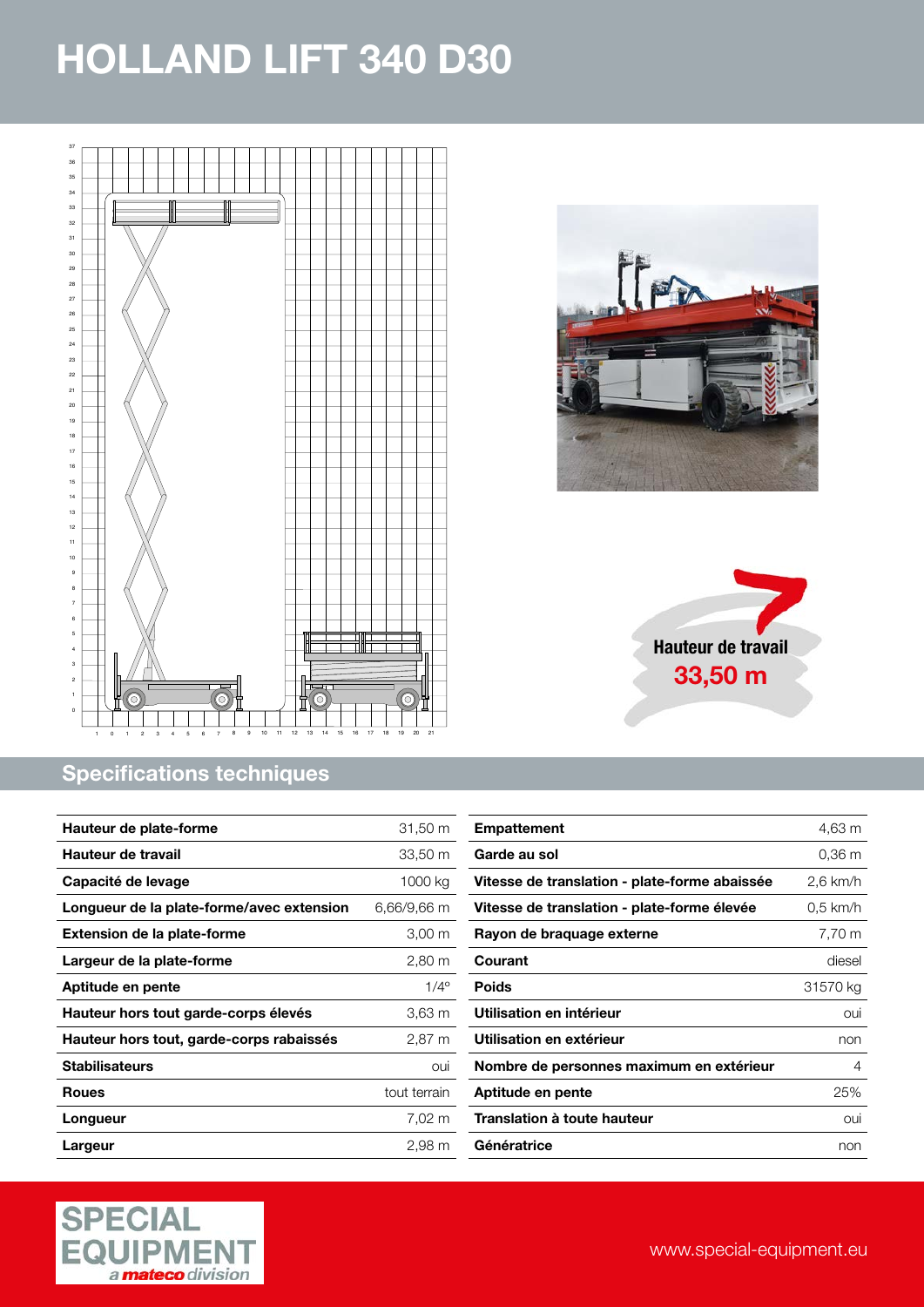<span id="page-4-0"></span>





### **Datenblatt**

| Max. Platformhoehe                  | 31,50 m              |
|-------------------------------------|----------------------|
| Max. Arbeitshoehe                   | 33,50 m              |
| Tragfaehigkeit                      | 1000 kg              |
| Platformlaenge/ausgeschoben         | 6,66 m/9,66 m        |
| Platformausschub                    | $3,00 \, \mathrm{m}$ |
| <b>Platformbreite</b>               | $2,80 \; \mathrm{m}$ |
| Nivellierung max. mit Abstuetzungen | $1/4^{\circ}$        |
| Hoehe eingefahren                   | $3,63 \, \mathrm{m}$ |
| Hoehe heruntergeklappt              | $2,87 \; m$          |
| Abstuetzungen                       | ja                   |
| Reifen                              | antrieb: 4*4         |
| Laenge                              | 7,02 m               |
| <b>Breite</b>                       | 2,98 m               |

| Radstand                                | 4,63 m     |
|-----------------------------------------|------------|
| <b>Bodenfreiheit</b>                    | 0.36 m     |
| Fahrgeschwindigkeit eingefahren         | $2,6$ km/h |
| Fahrgeschwindigkeit ausgefahren         | $0.5$ km/h |
| Wenderadius aussen                      | 7,70 m     |
| <b>Antriebsart</b>                      | diesel     |
| Gewicht                                 | 31570 kg   |
| Verwendung (innen)                      | ja         |
| Verwendung (aussen)                     | nein       |
| Max. Personen auf der Platform (aussen) | 4          |
| Steigfaehigkeit eingefahren             | 25%        |
| Verfahrbar bis max. Höhe                | ja         |
| Generator                               | nein       |